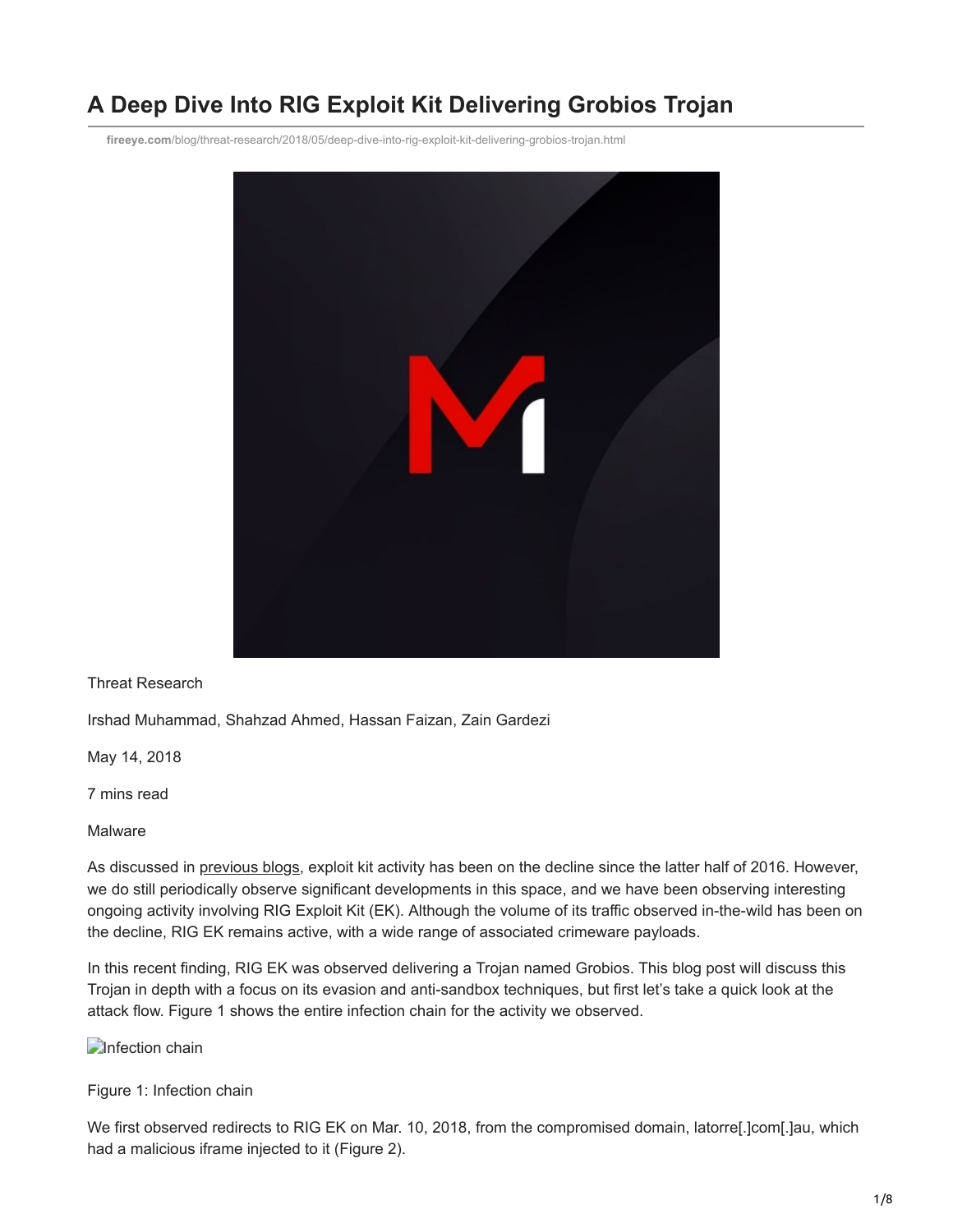**Malicious Iframe injected in latorre**. Jcom

Figure 2: Malicious Iframe injected in latorre[.]com

The iframe loads a malvertisement domain, which communicates over SSL (certificate shown in Figure 3) and leads to the RIG EK landing page that loads the malicious Flash file (Figure 4).

**Malicious SSL flow** 

Figure 3: Malicious SSL flow

**RIG EK SWF download request** 

Figure 4: RIG EK SWF download request

When opened, the Flash file drops the Grobios Trojan. Figure 5 shows the callback traffic from the Grobios Trojan.

**Grobios callback** 

Figure 5: Grobios callback

## **Analysis of the Dropped Malware**

Grobios uses various techniques to evade detection and gain persistence on the machine, which makes it hard for it to be uninstalled or to go inactive on the victim machine. It also uses multiple anti-debugging, anti-analysis and anti-VM techniques to hide its behavior. After successful installation on the victim machine, it connects to its command and control (C2) server, which responds with commands.

In an effort to evade static detection, the authors have packed the sample with PECompact 2.xx. The unpacked sample has no function entries in the import table. It uses API hashing to obfuscate the names of API functions it calls and parses the PE header of the DLL files to match the name of a function to its hash. The malware also uses stack strings. Figure 6 shows an example of the malware calling WinApi using the hashes.

An example of calling WinAPI using their hashes.

Figure 6: An example of calling WinAPI using their hashes.

## **Loading**

The malware sample starts a copy of itself, which further injects its code into svchost.exe or IEXPLORE.EXE depending on the user privilege level. Both parent and child quit after injection is complete. Only svchost.exe/IEXPLORE.EXE keeps running. Figure 7 shows the process tree.

**Process tree of the malware** 

Figure 7: Process tree of the malware

## **Persistence**

The malware has an aggressive approach to persistence. It employs the following techniques:

It drops a copy of itself into the %APPDATA% folder, masquerading as a version of legitimate software installed on the victim machine. It creates an Autorun registry key and a shortcut in the Windows Startup folder. During our analysis, it dropped itself to the following path: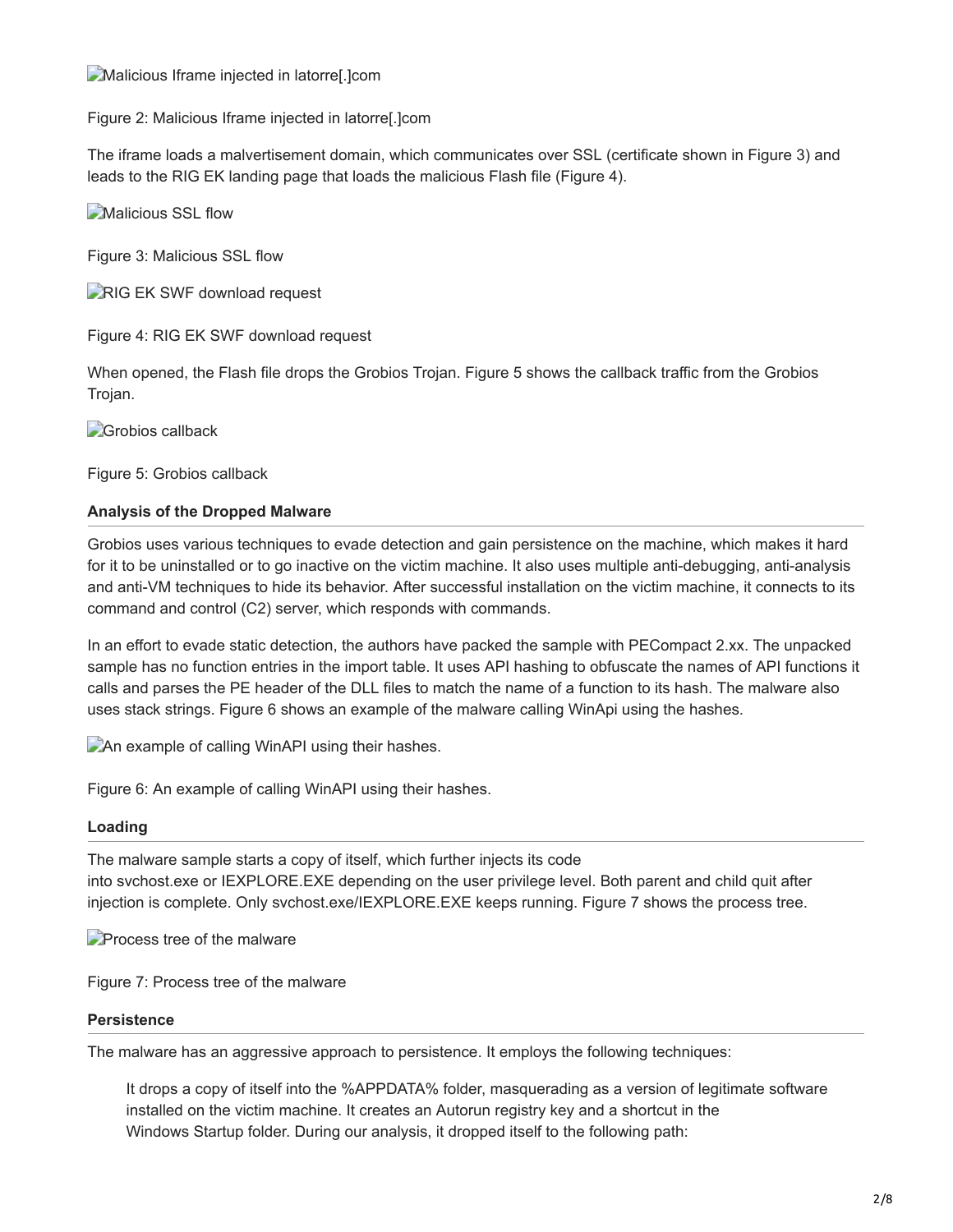%APPDATA%\Google\v2.1.13554\<RandomName>.exe.

The path can vary depending on the folders the malware finds in %APPDATA%.

- It drops multiple copies of itself in subfolders of a program at the path %ProgramFiles%/%PROGRAMFILES(X86)%, again masquerading as a different version of the installed program, and sets an Autorun registry key or creates a scheduled task.
- It drops a copy itself in the %Temp% folder, and creates a scheduled task to run it.

On an infected system, the malware creates two scheduled tasks, as shown in Figure 8.

Scheduled tasks created by the malware

Figure 8: Scheduled tasks created by the malware

The malware changes the file Created, Modified, and Accessed times of all of its dropped copies to the Last Modified time of ntdll.dll. To bypass the "File Downloaded from the Internet" warning, the malware removes the :Zone.Identifier flag using DeleteFile API, as shown in Figure 9.

Call to DeleteFileW to remove the :Zone.Identifier Flag from the dropped copy

Figure 9: Call to DeleteFileW to remove the :Zone.Identifier Flag from the dropped copy

An interesting behavior of this malware is that it protects its copy in the %TEMP% folder using EFS (Windows Encrypted File System), as seen in Figure 10.

Cipher Command Shows the Malware Copy Protected by EFS

Figure 10: Cipher Command Shows the Malware Copy Protected by EFS

#### **Detecting VM and Malware Analysis Tools**

Just before connecting to the C2, the malware does a series of checks to detect the VM and malware analysis environment. It can detect almost all well-known VM software, including Xen, QEMU, VMWare, Virtualbox, Hyper-V, and so on. The following is the list of checks it performs on the victim system:

Using the FindWindowEx API, it checks whether any of the analysis tools in Table 1 are running on the system.

#### **Analysis Tools**

**PacketSniffer** 

FileMon

WinDbg

Process Explorer

OllyDbg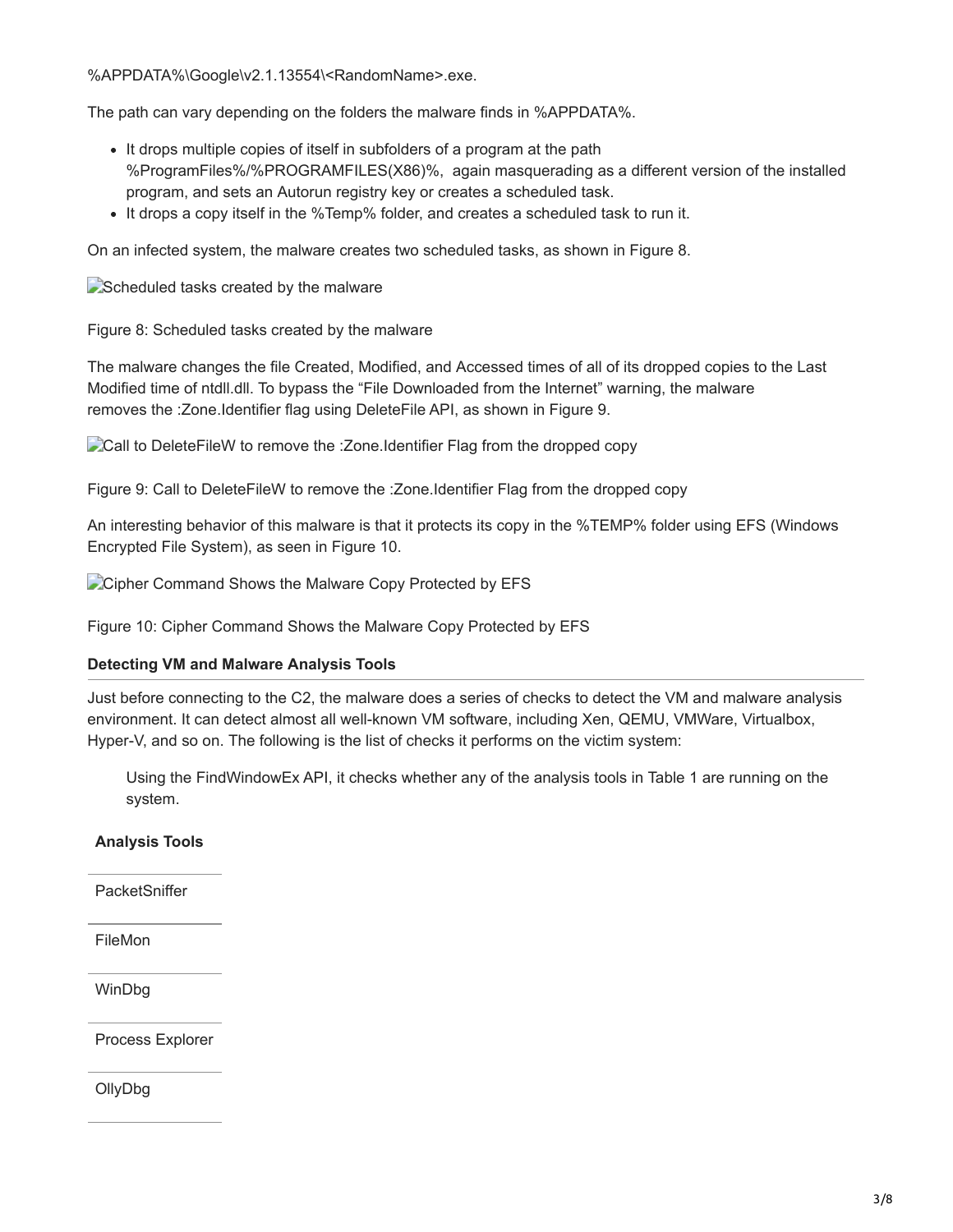**SmartSniff** 

cwmonitor

**Sniffer** 

Wireshark

Table 1: Analysis tools detected by malware

The malware contains a list of hashes of blacklisted process names. It checks whether the hash of any of running process matches a hash on the blacklist, as shown in Figure 11.

**Check for blacklisted processes** 

Figure 11: Check for blacklisted processes

We were able to crack the hashes of the blacklisted processes shown in Table 2.

| Hash      | <b>Process</b>          |
|-----------|-------------------------|
| 283ADE38h | ymware exe              |
| 8A64214Rh | ymount <sub>2</sub> exe |
| 13A5F93h  | ymusryc.exe             |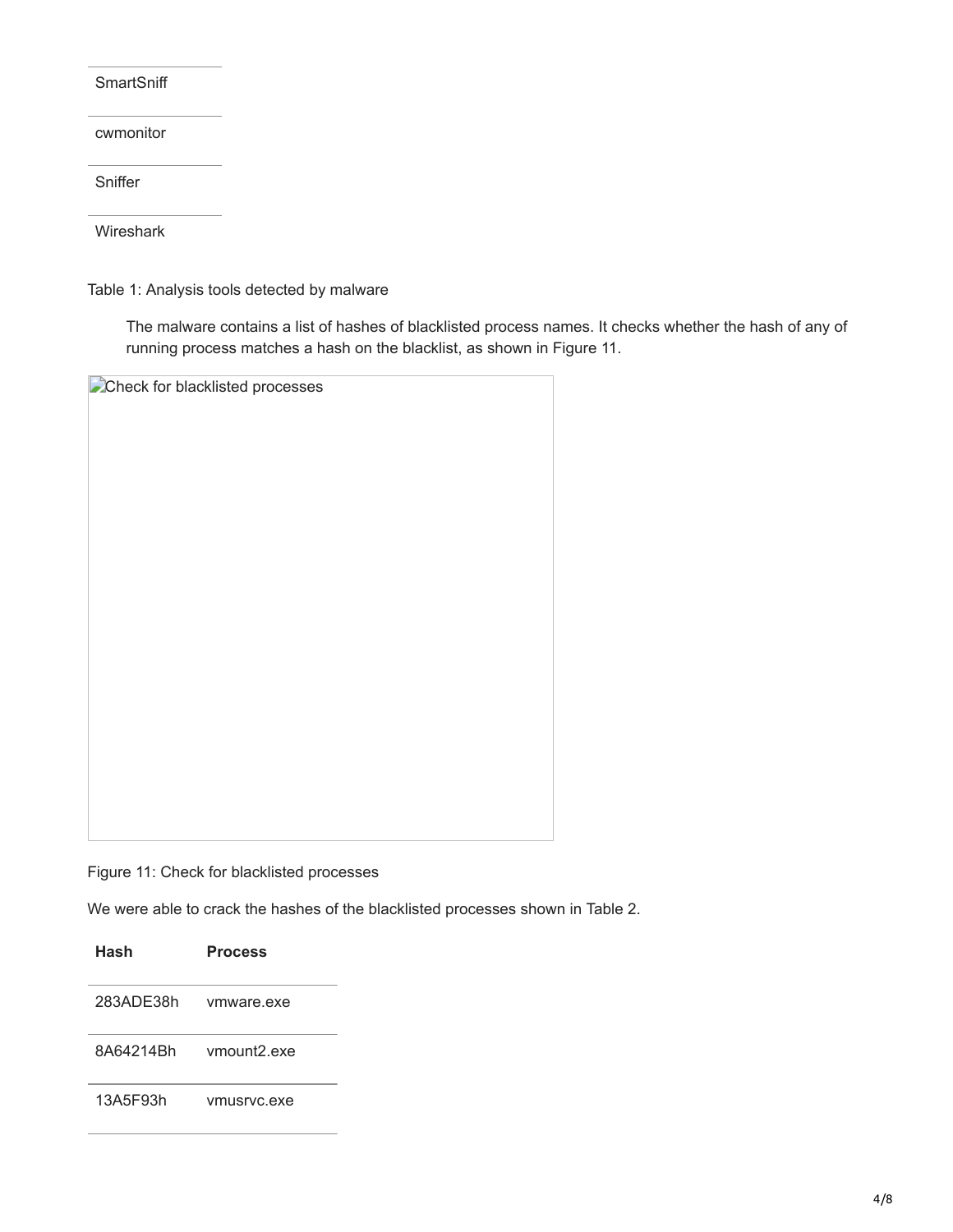| 0F00A9026h | vmsrvc.exe        |
|------------|-------------------|
| 0C96B0F73h | vboxservice.exe   |
| 0A1308D40h | vboxtray.exe      |
| 0E7A01D35h | xenservice.exe    |
| 205FAB41h  | joeboxserver.exe  |
| 6F651D58h  | joeboxcontrol.exe |
| 8A703DD9h  | wireshark.exe     |
| 1F758DBh   | Sniffhit.exe      |
| 0CEF3A27Ch | sysAnalyzer.exe   |
| 6FDE1C18h  | Filemon.exe       |
| 54A04220h  | procexp.exe       |
| 0A17C90B4h | Procmon.exe       |
| 7215026Ah  | Regmon.exe        |
| 788FCF87h  | autoruns.exe      |
| 0A2BF507Ch |                   |

0A9046A7Dh

Table 2: Blacklisted processes

- The malware enumerates registry keys in the following paths to see if they contain the words xen or VBOX:
	- o HKLM\HARDWARE\ACPI\DSDT
	- o HKLM\HARDWARE\ACPI\FADT
	- o HKLM\HARDWARE\ACPI\RSDT
- It checks whether services installed on the system contain any of the keywords in Table 3:

| vmmouse                          | vmdebug | vmicexchange vmicshutdown vmicvss |          |
|----------------------------------|---------|-----------------------------------|----------|
| vmicheartbeat msymmouf VBoxMouse |         | vpcuhub                           | $VDC-S3$ |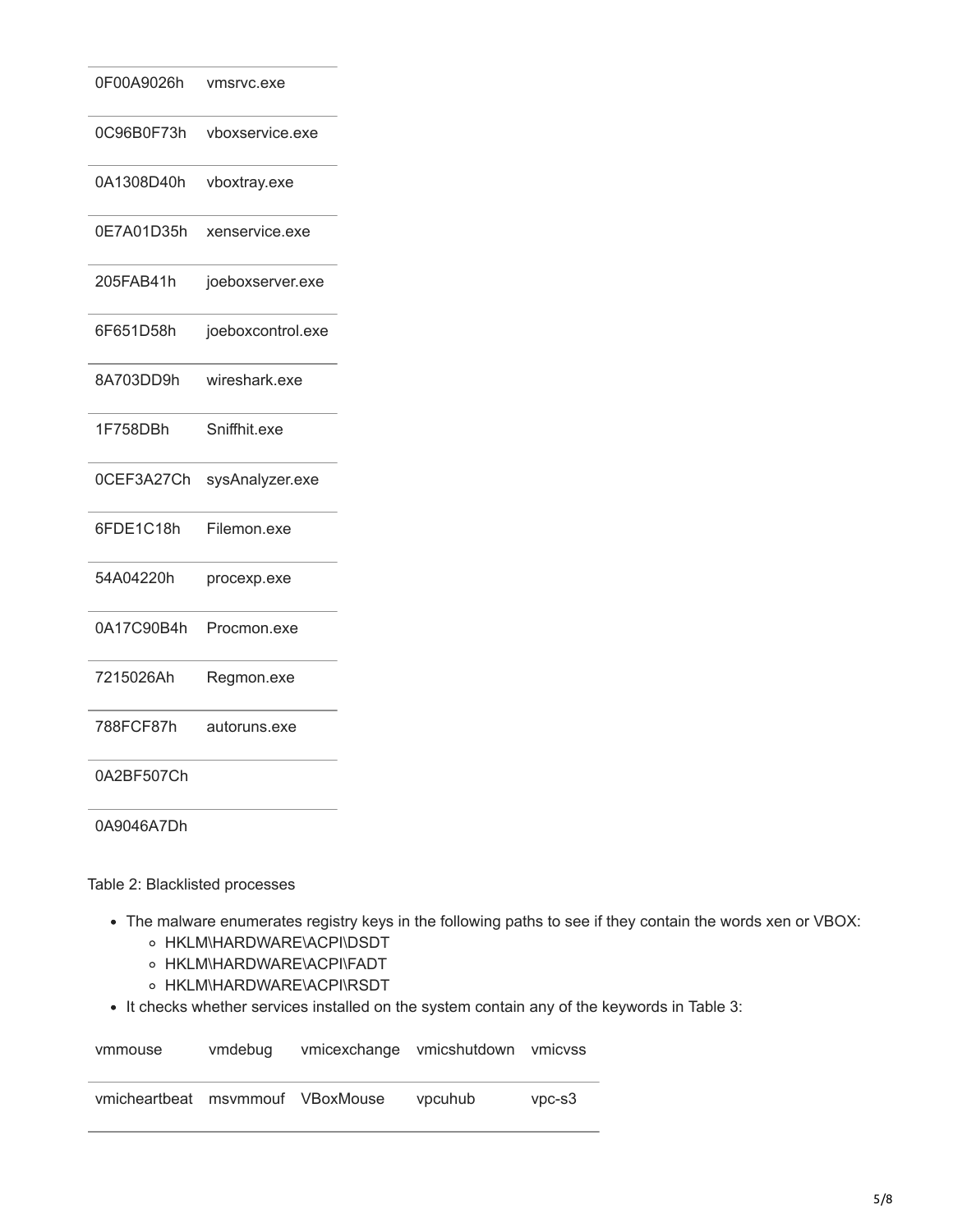| vpcbus        | vmx86         | vmware    | <b>VMMEMCTL</b>     | <b>VMTools</b> |
|---------------|---------------|-----------|---------------------|----------------|
| <b>XenVMM</b> | xenvdb        | xensyc    | xennet <sub>6</sub> | xennet         |
| xenevtchn     | <b>VBoxSF</b> | VBoxGuest |                     |                |

Table 3: Blacklisted service names

- It checks whether the username contains any of these words: MALWARE, VIRUS, SANDBOX, MALTEST
- It has a list of hashes of blacklisted driver names. It traverses the windows driver directory %WINDIR%\system32\drivers\ using FindFirstFile/FindNextFile APIs to check if the hash of the name of any drivers matches with that of any blacklisted driver's name, as shown in Table 4.

| Hash       | <b>Driver</b> |
|------------|---------------|
| 0E687412Fh | hgfs.sys      |
| 5A6850A1h  | vmhgfs.sys    |
| 0CA5B452h  | prleth.sys    |
| 0F9E3EE20h | prlfs.sys     |
| 0E79628D7h | prlmouse.sys  |
| 68C96B8Ah  | prlvideo.sys  |
| 0EEA0F1C2h | prl pv32.sys  |
| 443458C9h  | vpcs3.sys     |
| 2F337B97h  | vmsrvc.sys    |
| 4D95FD80h  | vmx86.sys     |
| 0EB7E0625h | vmnet.sys     |

Table 4: Hashes of blacklisted driver names

It calculates the hash of ProductId and matches it with three blacklisted hashes to detect public sandboxes, shown in Table 5.

| Hash | <b>Product Id</b> | <b>Sandbox Name</b> |
|------|-------------------|---------------------|
|------|-------------------|---------------------|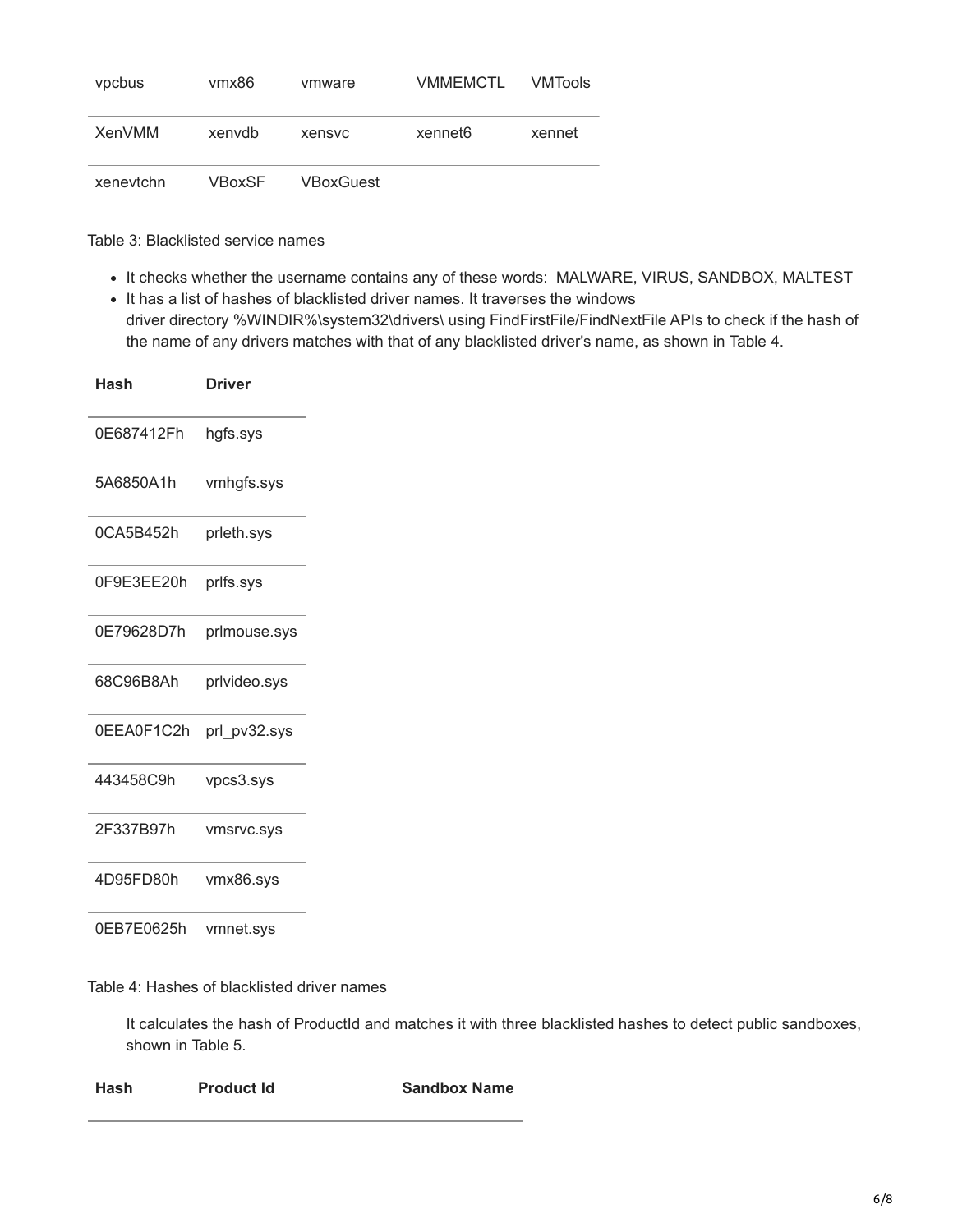4D8711F4h 76487-337-8429955-22614 Anubis Sanbox

7EBAB69Ch 76487-644-3177037-23510 CWSandbox

D573F44D 55274-640-2673064-23950 Joe Sandbox

Table 5: Blacklisted product IDs

The malware calculates the hash of loaded module (DLL) names and compares them with the list of hashes of blacklisted module names shown in Table 6. These are the DLLs commonly loaded into the process being debugged, such as dbhelp.dll and api\_log.dll.

6FEC47C1h 6C8B2973h 0AF6D9F74h 49A4A30h 3FA86C7Dh

Table 6: Blacklisted module names hashes

Figure 12 shows the flow of code that checks for blacklisted module hashes.

Code checks for blacklisted module hashes

Figure 12: Code checks for blacklisted module hashes

- It checks whether Registry keys present at the path HKLM\SYSTEM\CurrentControlSet\Services\Disk\Enum and HKLM\SYSTEM\ControlSet001\Services\Disk\Enum contain any of these words: QEMU, VBOX, VMWARE, VIRTUAL
- It checks whether registry keys at the path HKLM\SOFTWARE\Microsoft, HKLM\SOFTWARE contain these words: VirtualMachine, vmware, Hyber-V
- It checks whether the system bios version present at registry path HKLM\HARDWARE\DESCRIPTION\System\SystemBiosVersion contains these words: QEMU, BOCHS, VBOX
- It checks whether the video bios version present at registry path HKLM\HARDWARE\DESCRIPTION\System\VideoBiosVersion contains VIRTUALBOX substring.
- It checks whether the registry key at path HKLM\HARDWARE\DEVICEMAP\Scsi\Scsi Port 0\Scsi Bus 0\Target Id 0\Logical Unit Id 0\Identifier contains any of these words: QEMU,vbox, vmware
- It checks whether the registry key HKLM\SOFTWARE\Oracle\VirtualBox Guest Additions exists on the system.

#### **Network Communication**

The malware contains two hardcoded obfuscated C2s. After de-obfuscating the C2 URLs, it generates a random string of 20 characters, appends it to the end of URL, and sends the request for commands. Before it executes the commands, the malware verifies the identity of the C2. It calculates the hash of 4 bytes of data using the CALG\_MD5 algorithm. It then uses the Base64 data from the CERT command as a Public Key in CryptVerifySignature to verify the hash signature (Figure 13). If the signature is verified, the malware executes the commands.

Malware verifies the C2 hash

Figure 13: Malware verifies the C2 hash